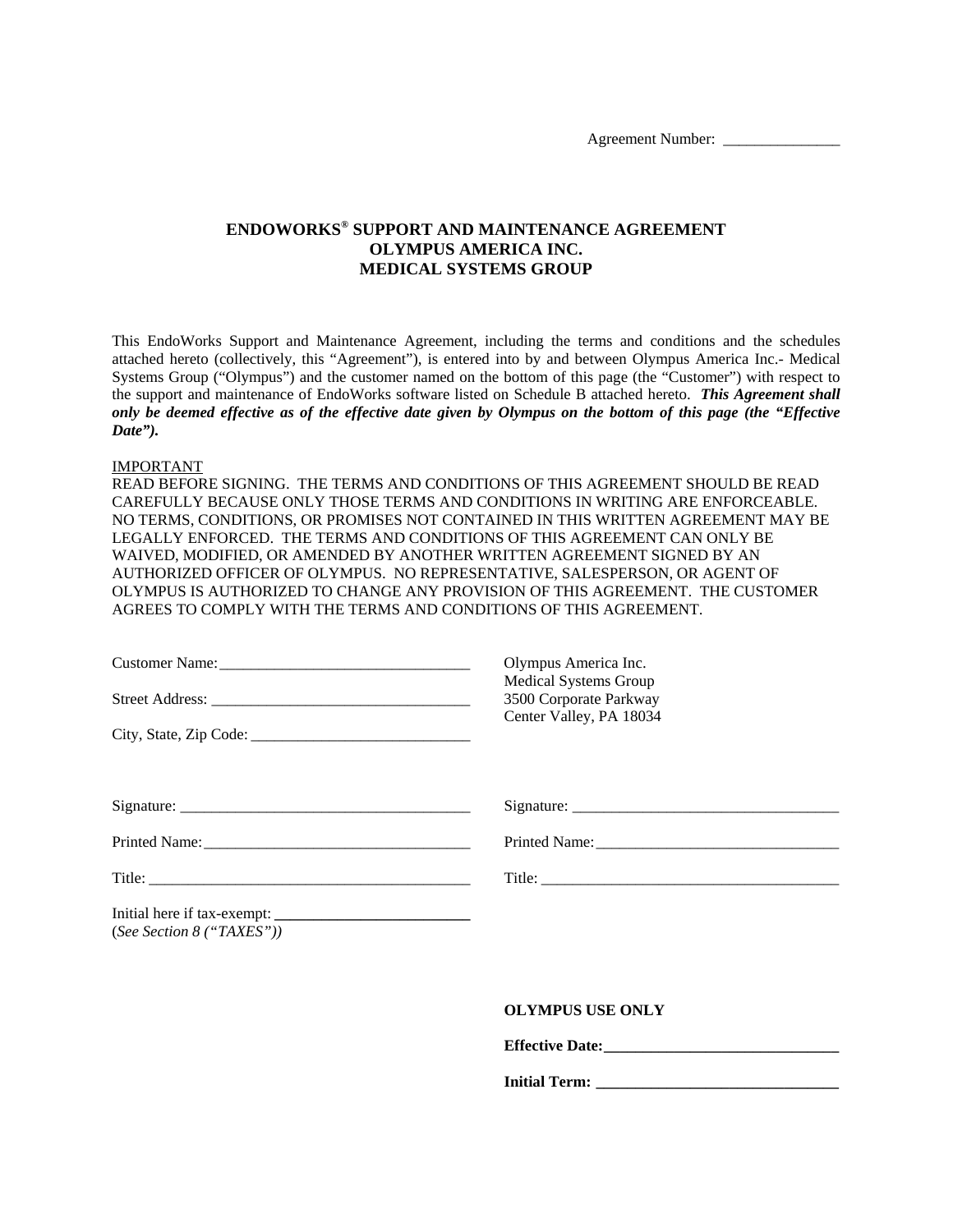### **TERMS & CONDITIONS**

#### **1. KEY DEFINITIONS**

- **(a)** "Effective Date" shall have the meaning set forth in the introductory paragraph of this Agreement.
- **(b)** "Error" shall mean a material failure of Supported Software to conform to Olympus's published specifications for such software that is reproducible by the Customer.
- **(c)** "Fix" shall mean either an Interim Release designed to correct an Error, or a temporary work-around or patch supplied by Olympus, in its discretion, to diminish or avoid the effect of an Error.
- **(d)** "Initial Term" shall commence on the Effective Date and conclude at the end of the period set forth at the bottom of page 1 of this Agreement.
- **(e)** "Interim Release" shall mean an interim version of Supported Software in which one or more previously identified Errors have been corrected. A new Interim Release typically will be indicated by the addition of or increase in the third digit of the release number (e.g.,  $v.X.X.1, v.X.X.2$ ).
- **(f)** "Maintenance Fee" shall mean the applicable fee for the Services, as specified in Section 5 of this Agreement.
- **(g)** "Major Release" shall mean an updated version of Supported Software with a substantial number of new or enhanced functions and/or features. A new Major Release typically will be indicated by an increase in the first digit of the release number (e.g., v.1.X, v. 2.X).
- **(h)** "Point Release" shall mean an updated version of Supported Software with a limited number of new or enhanced functions and/or features. A new Point Release typically will be indicated by the addition of or increase in the second digit of the release number (e.g.,  $v.X.1$  or  $v.X.2$ ).
- **(i)** "Renewal Term" shall mean any consecutive twelve-month period, or such longer period mutually agreed to by the parties in writing, following the Initial Term for which the Customer has paid the applicable Maintenance Fee.
- **(j)** "Services" shall have the meaning set forth in Section 3 of this Agreement.
- **(k)** "Supported Software" shall mean the EndoWorks software specified in Schedule B.
- **(l)** "Term" shall mean the Initial Term and any Renewal Term, collectively.

**2. MEANS OF SUPPORT AND MAINTENANCE.** Subject to the terms and conditions of this Agreement, Olympus will provide maintenance and support services ("Services") for the Supported Software using the following channels during the Term:

- **(a) Helpdesk Support** Olympus will provide technical telephone support and assistance seven (7) days per week, twenty-four (24) hours per day for the Supported Software. The Customer will receive a response from Olympus within four (4) hours of Olympus's receipt of the Customer's request for support or repair of Supported Software. During normal business hours, the Helpdesk phone number is 800-848-9024.
- **(b) Remote Support** Olympus will provide remote technical support for Supported Software during the hours of 7:00 A.M. (EST) to 8:00 P.M. (EST), Monday through Friday (excluding public and Olympus holidays). Remote technical support will be provided over a secure Internet connection in most cases. Olympus shall not be obligated to provide the Customer remote technical support if the remote access specified in Section 4(e) of this Agreement is not made available by the Customer. Remote technical support is not available for the support of EndoWorks 6.x software products or any earlier software product version.
- **(c) On-Site Support** On-site support will be performed during Olympus's normal business hours. In the event that Olympus determines that support and maintenance cannot be resolved with Remote Technical Support or Helpdesk Support, Olympus will provide on-site support for Supported Software within forty-eight (48) hours of such determination. In the event that such 48-hour period ends outside of Olympus's normal business hours, such on-site support shall be provided on the next business day. Olympus's normal business hours currently are 8:00 A.M. (local time) to 5:00 PM (local time), Monday through Friday (excluding public and Olympus holidays).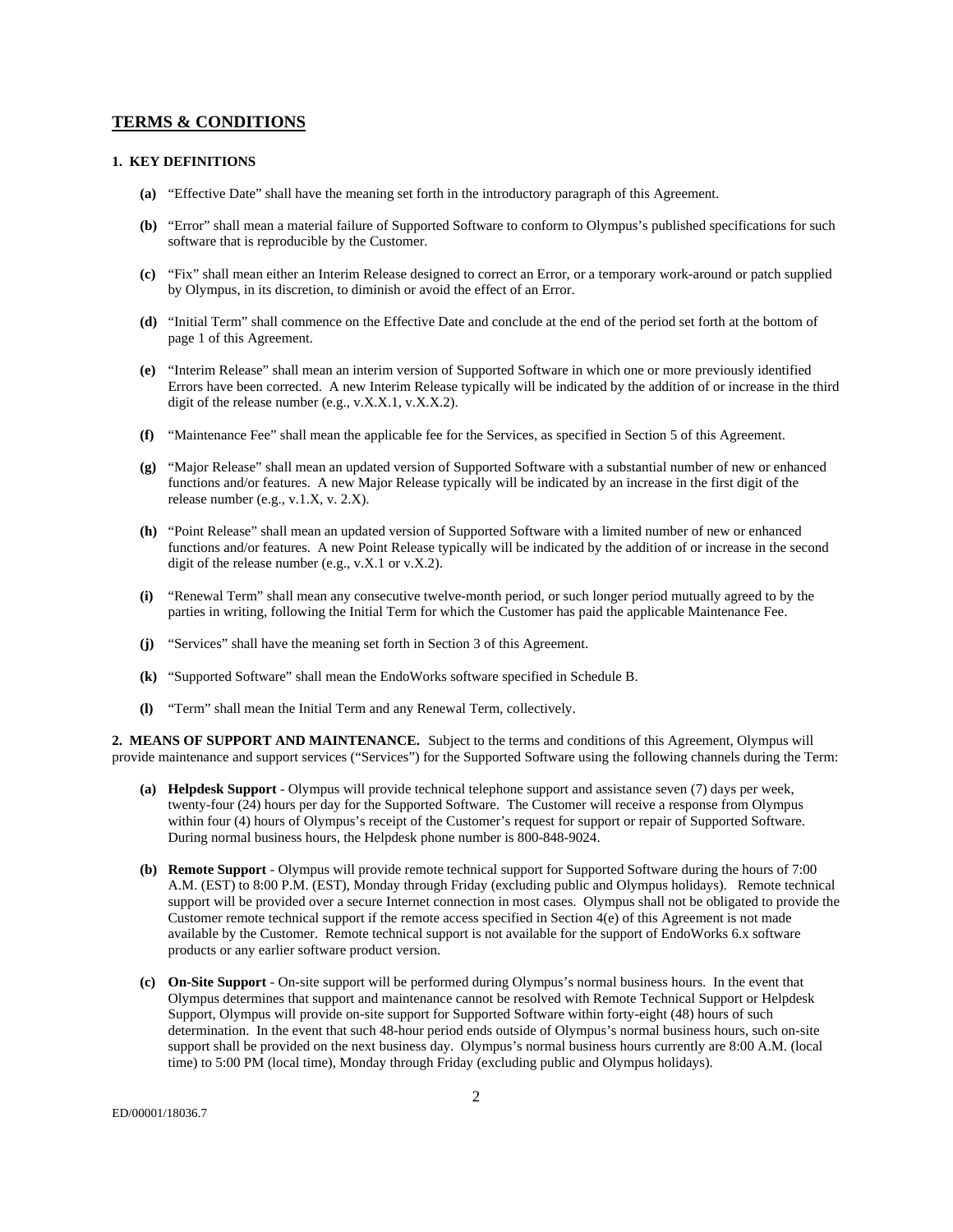**3. DESCRIPTION OF SUPPORT AND MAINTENANCE.** Subject to the terms and conditions of this Agreement, Olympus will provide the following maintenance and support services ("Services") for Supported Software during the Term:

- **(a) Restore Supported Softwar**e In the event a hardware failure impacts the Supported Software, Olympus will restore the Supported Software after the hardware failure has been fixed. Computer hardware warranties are separate from this Agreement and are provided by the original equipment manufacturer. Olympus does not warrant or repair computer hardware or computer peripherals. Hardware must meet the Supported Software minimal specification.
- **(b) Correct Supported Software** Olympus will (i) use commercially reasonable efforts to promptly provide the Customer with Fixes to correct Supported Software Errors, (ii) provide to the Customer such Fixes, Interim Releases and Point Releases as are generally provided by Olympus, in its sole discretion, to its customers that receive the Services, and (iii) take commercially reasonable efforts to provide Fixes, Interim Releases and Point Releases that do not require upgrades. Notwithstanding the foregoing, the Customer may be required to upgrade the Supported Software and/or any Customer-provided software or hardware to install Fixes, Interim Releases or Point Releases provided by Olympus. If Olympus determines that any upgrade of Supported Software is required as a result of Fixes, Interim Releases or Point Releases, Olympus shall be solely responsible for the cost of such Fix, Interim Release or Point Release and such Fix, Interim Release or Point Release shall continue to receive the Services under this Agreement during the Term. In no event, however, shall Olympus be responsible for the cost of, nor shall the Customer be entitled to receive, any Major Releases pursuant to this Agreement (e.g., an EndoWorks 6.x customer shall not receive any EndoWorks 7.x releases, and an EndoWorks 7.x customer shall not receive any EndoWorks 8.x releases). If Olympus determines that any upgrade of hardware or  $3<sup>rd</sup>$  party software is required as a result of Fixes, Interim Releases or Point Releases, Customer shall be solely responsible for the cost of the hardware or 3<sup>rd</sup> party software as a result of the Fix, Interim Release or Point Release.
- **(c) Functional Assistance of Supported Software** Olympus will answer user questions and guide customers in the use of features and functionality of Supported Software. Olympus will perform the following customizations for Customers with Remote Support:
	- **i.** Knowledge Base customization
	- **ii.** Procedure Report Template customization
	- **iii.** Document customization

This service is not a replacement for training or customizations associated with the initial installation of Supported Software. If deemed excessive, Olympus may deny service at its sole discretion. The Customer can purchase training and customization services at the then-current fees for such services.

- **(d) Publish Specifications** Olympus shall make available hardware requirements for Supported Software. Olympus shall make available the approved Operating System updates compatible with Supported Software. Olympus shall test and publish specific anti-virus software versions that are compatible with Supported Software.
- **(e) Exceptions**—This Agreement shall not cover: (i) components, parts and materials not manufactured or distributed by Olympus and/or not bearing the "OLYMPUS" brand label; (ii) supplies and consumables, including without limitation, printers, switches, hubs, cables and media; (iii) updates to operating systems, 3<sup>rd</sup> party software or installation of virus protection software; (iv) service which becomes necessary due to misuse, negligence, improper storage, non performance of scheduled operator and maintenance items, computer viruses or other causes beyond Olympus's reasonable control, or the failure of computer hardware, equipment or programs not covered by this Agreement; or (v) support for an Error for which a Fix is made available by Olympus but is not implemented by the Customer due to Customer's failure to upgrade to the appropriate Interim Release, Point Release, Major Release or hardware required by Olympus.
- **(f) Limited Warranty**—The Services will be warranted as set forth on Schedule A attached hereto.

### **4. OBLIGATIONS OF THE CUSTOMER**

**(a)** The Customer must provide Olympus service personnel access to the Supported Software during normal business hours, and shall use best efforts to provide such access after normal business hours as reasonably requested by Olympus. Customer acknowledges that Olympus will need access to Supported Software after the Customer's normal business hours to address certain types of Service issues that cannot be reasonably resolved during the Customer's normal business hours.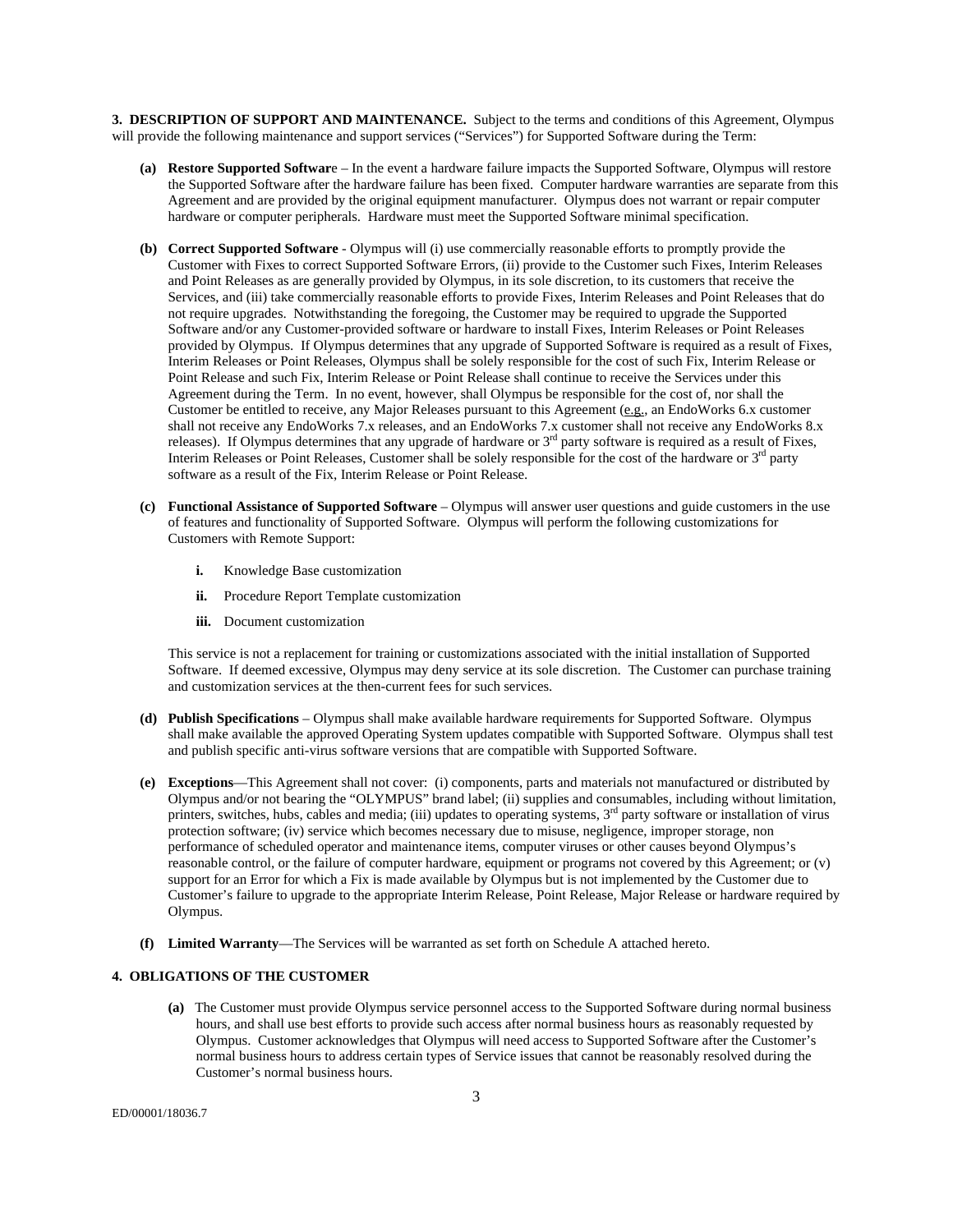- **(b)** The Customer must follow operating and maintenance procedures for the Supported Software as documented in the Service Manual.
- **(c)** The Customer must promptly notify Olympus of any Errors for which the Customer is requesting Olympus to provide Services hereunder.
- **(d)** The Customer agrees to provide Olympus with reasonable assistance for diagnosing and correcting Supported Software problems by telephone and remote support.
- **(e)** The Customer shall use best efforts to provide remote access to its facility. Remote Technical Support requires the Customer to provide a broadband, secure Internet access to Supported Software. Remote technical support functionality may be limited depending on the speed of the Customer's Internet connection. The customer is responsible for the cost of the broadband connection.
- **(f)** The Customer is responsible for protecting its network environment from viruses and damages resulting from virus infection.
- **(g)** The Customer must ensure that all Customer-provided hardware components and 3rd party software used with Supported Software meet Olympus's current minimum configuration requirements for running the Supported Software.
- **(h)** If any Supported Software or associated hardware is shipped to Olympus, the Customer assumes the risk of loss of or damage while in transit from the Customer to Olympus.
- **(i)** In the event that Fixes, Interim Releases or Point Releases require the Customer to upgrade the hardware and/or Customer-provided software or hardware components, any such necessary upgrades shall be the sole responsibility of the Customer. Customer is solely responsible for any upgrades to Major Release which is hereby deemed not included in this Agreement, and shall be billed to Customer at either Olympus' then prevailing price for such Major Release or such price as Olympus and Customer agree in writing. Customer may enter into a new support and maintenance agreement with Olympus with respect to such Major Release.

The Customer acknowledges and agrees that its performance of the foregoing obligations is a condition precedent to Olympus's obligations under this Agreement. Olympus shall not be responsible for any delay caused by the Customer's failure to meet its obligations under this Agreement.

## **5. CHARGES**

# **(a) Maintenance Fees**

**(i) Initial Term**—The Maintenance Fee for the Initial Term shall be the applicable rates specified in Schedule B, based on the number of Supported Software licenses purchased by the Customer. Olympus will invoice the Customer for such Maintenance Fee upon the Effective Date of this Agreement.

**(ii) Renewal Term**—The Maintenance Fee for any Renewal Term shall be the applicable rates specified in Olympus's invoice issued for such Renewal Term, based on the then-current list price for the Supported Software licenses purchased by the Customer. Olympus shall have the right to increase the Maintenance Fee for any Renewal Term. Any such increase in the Maintenance Fee shall not exceed the sum of the Maintenance Fee payable during the immediately preceding year plus the product obtained by multiplying such Maintenance Fee for the immediately preceding year by two (2%) percent above the aggregate percentage increase in the CPI (as hereinafter defined) for the month that is three months prior to the Effective Date to the CPI for the month that is three months prior to the Adjustment Date. For purposes of this Agreement, CPI shall mean the Consumer Price Index for Urban Wage Earners and Clerical Workers, All Items, (base year 1982-9184 equals 100), published by the United States Department of Labor, Bureau of Labor Statistics. Olympus shall invoice the Customer annually at least thirty (30) days prior to the expiration of the then-current Term, and the Customer may accept such renewal under the terms and conditions of such invoice and this Agreement by timely paying such invoice.

**(iii) Additional Supported Software**—In the event that the Customer acquires additional EndoWorks software licenses after the execution of this Agreement, the parties shall amend this Agreement to include such additional licenses or create an additional agreement. Such amendment shall set forth the applicable Maintenance Fee for such additional licenses, which shall be pro-rated for the balance of the then-current Term.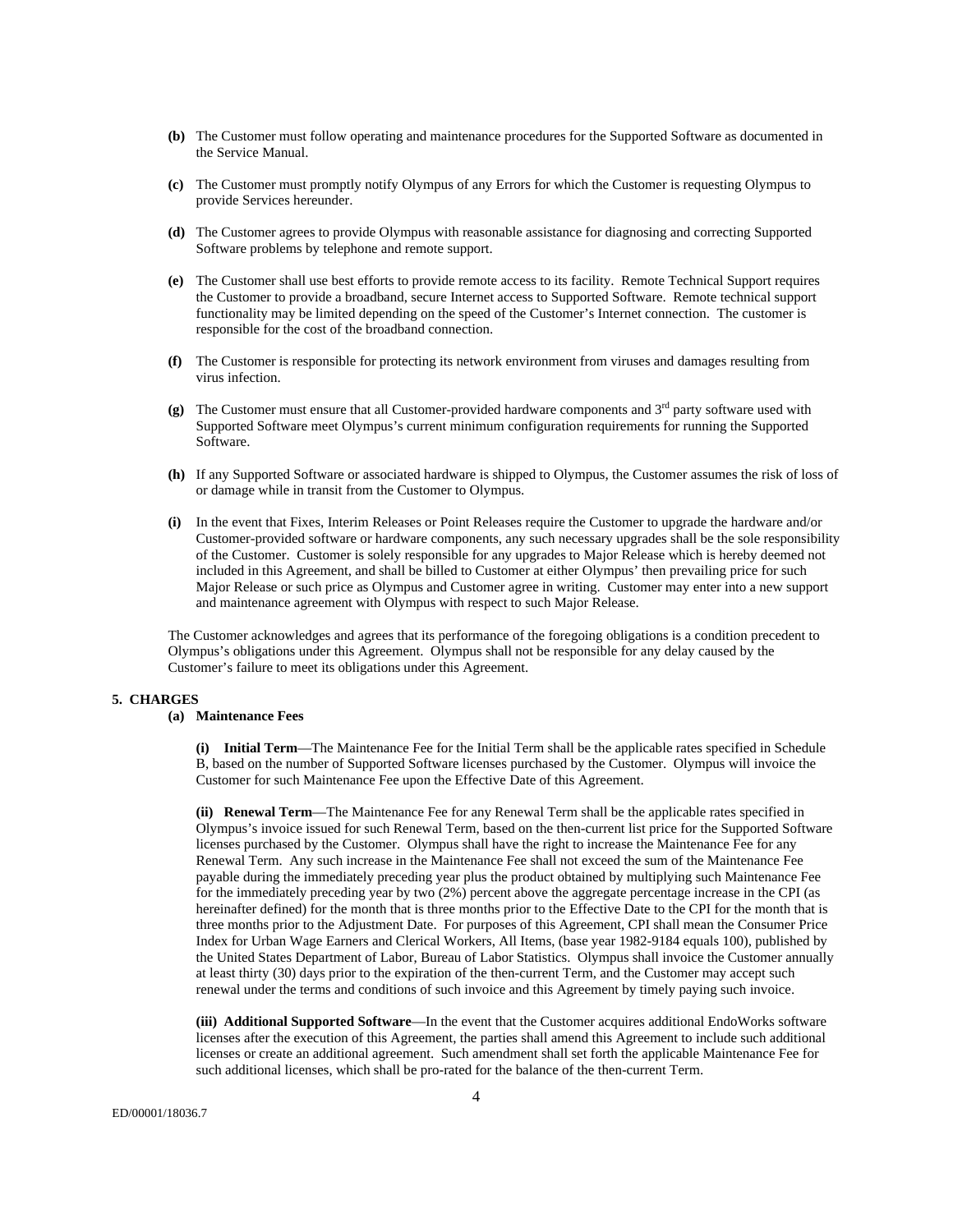**(iv) Supported Software Obsolescence—** Olympus shall provide Services in support a major release for a period of three (3) years from the time of a Customer order, or for two (2) years from the release date of the next major release, whichever is longer. In addition, Olympus, at it sole discretion, may elect to extend further such time period for providing the Services. Olympus shall notify the Customer in the event that an item of Supported Software is determined by Olympus to be obsolete and no longer eligible for support under this Agreement. With respect to the Supported Software, Olympus shall take all commercially reasonable efforts to provide Customer with at least one (1) year's advance notice of obsolescence and support ineligibility. Upon notification by Olympus, such item no longer shall be deemed Supported Software under this Agreement, and Olympus shall make a pro-rata adjustment to Customer's Maintenance Fee to reflect the discontinuation of Services for such item. Such adjustment shall be Olympus's sole liability and the Customer's exclusive remedy for the discontinuation of Services for such item.

**(v) Lapsed Services**— If the Customer does not renew the Services at the end of the then-current Term, Olympus may, in its sole discretion, reinstate lapsed Services in accordance with its then-current policies upon payment by the Customer of the applicable reinstatement fee.

**(vi) Additional Services**— In the event that Olympus agrees to perform any services that are not included in this Agreement, Olympus will invoice the Customer at its then-current fees for such services.

 **(b) Payment Terms -** Payment terms will be net 30 days from date of invoice. If at any time the Customer is in breach of its obligation to pay any amount due under this Agreement or any other agreement between the Customer and Olympus, Olympus's obligation under this Agreement to perform the Services shall be suspended until such time as all required payments have been made. The Maintenance Fee and any other amounts due hereunder shall be paid by the Customer unconditionally and without defense, counterclaim, or offset of any kind for any reason whatsoever. To the extent allowed by law, any delinquent payment shall continue to accrue interest at the lower of 18% or the highest lawful rate from the due date until paid.

**6. TERMINATION.** Either party may terminate this Agreement at any time upon thirty (30) days' prior written notice to the other party in the event that the other party breaches any of its material obligations hereunder and such breach has not been cured during such thirty-day period. This Agreement shall terminate automatically upon the expiration of the Term if not renewed by the Customer. However, termination or expiration of this Agreement, for any reason whatsoever, will not relieve the Customer from making any payments due to Olympus. Notwithstanding the foregoing, if Olympus terminates this Agreement with cause, payment for pre-Effective Date services pursuant to the prior sentence shall be in an amount equal to the pre-Effective Date Services prior to any discounts in the case of the Initial Term, and the applicable invoice, in the case of any Renewal Term.

**7. OWNERSHIP OF SERVICE DELIVERABLES.** As between the Customer and Olympus, Olympus shall own, and is hereby assigned, any and all right, title and interest in and to any Fix, Interim Release, Point Release or other service deliverable provided to the Customer by Olympus, including any such deliverable which contains suggested modifications made by the Customer, without the payment of any additional consideration therefore either to the Customer or its employees, agents or representatives. On Olympus's request and at Olympus's expense, the Customer shall provide reasonable assistance to Olympus in perfecting its rights in and to any such deliverables.

**8. TAXES.** By initialing the "tax-exempt" line located on the first page of this Agreement, the Customer represents and warrants that it is a tax-exempt organization and as such is not subject to applicable taxes. Tax-exempt status must be substantiated by a copy of the Customer's tax-exempt certificate. If the Customer is not tax-exempt or in the event the Customer loses its tax-exempt status or is acquired by an entity which is not tax-exempt, all applicable taxes and fees will be added to the invoices sent to the Customer hereunder and the Customer will reimburse Olympus for all such applicable taxes or fees that may be levied by any taxing authority.

**9. ASSIGNMENT.** Neither party shall assign or otherwise transfer any of its rights under this Agreement without the prior written consent of the other party, and any such attempts without consent shall be void.

**10. EVENTS BEYOND OLYMPUS'S CONTROL.** Neither party shall be responsible or liable for any failure to perform hereunder if such failure is caused by acts of God, acts of government, strikes or labor disputes, failures of transportation, fire or flood or other casualty, failures of subcontractors or suppliers, or any other cause or causes (whether or not similar in nature to any of those hereinbefore specified) that are beyond such party's reasonable control.

**11. CHOICE OF LAW AND FORUM.** This Agreement shall be deemed to have been made within and under the laws of the Commonwealth of Pennsylvania and will be governed under the substantive laws of the Commonwealth of Pennsylvania without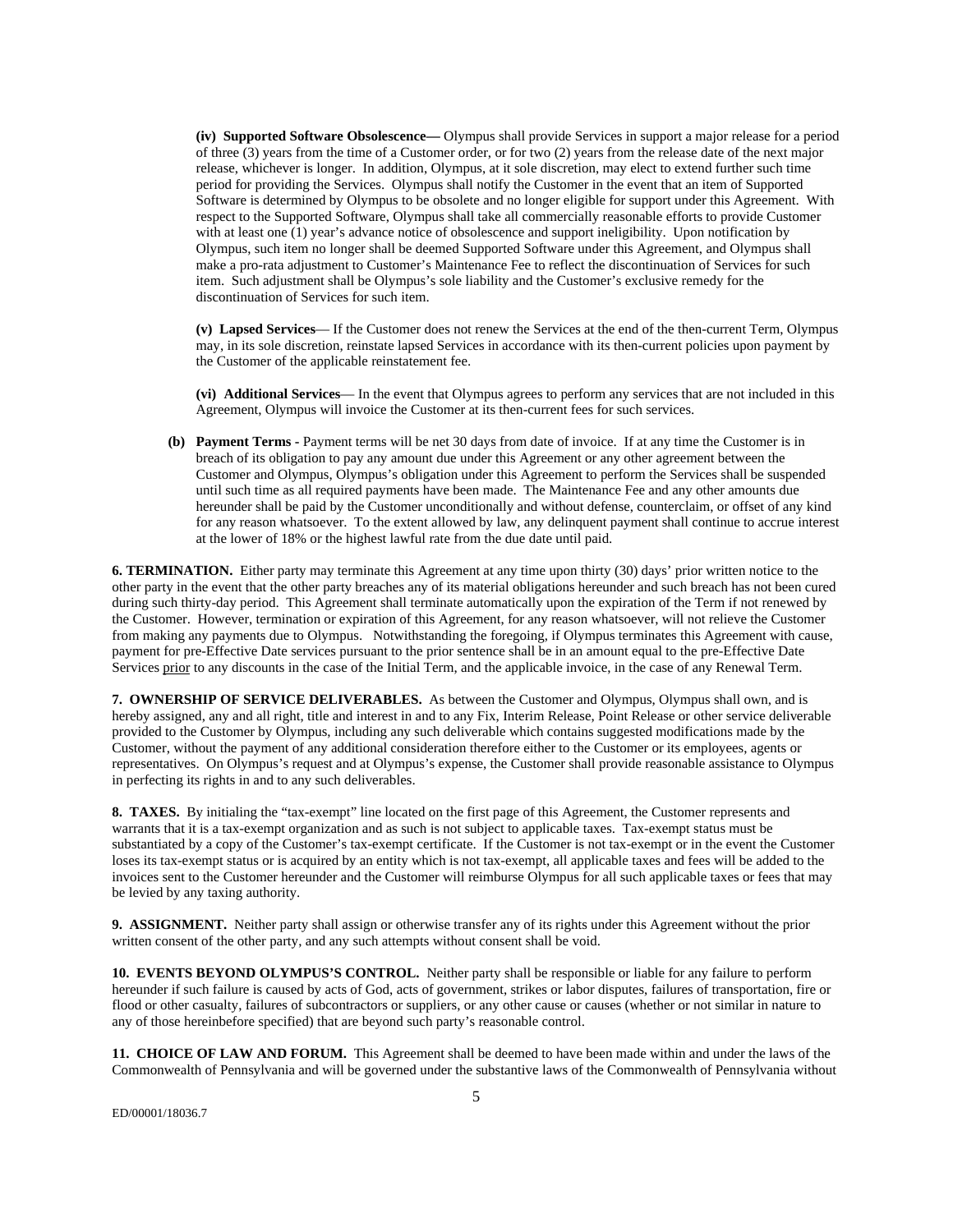regard to the conflict of laws rules thereof. Olympus may institute and prosecute to judgment in any court of competent jurisdiction (including, without limitation, the Court of Common Pleas for Lehigh County, or the United States District Court for the Eastern District of Pennsylvania) an action, suit or proceeding to effect collection of any monies due to Olympus from the Customer.

**12. DISCOUNT DISCLOSURE.** This Agreement and the payments hereunder may result in a discount or reduction in price with respect to the services provided to the Customer hereunder. Discounts to the Maintenance Fee and the cost of pre-Effective Date services, if any, are set forth in Schedule B, in the case of the Initial Term, and the applicable invoice, in the case of any Renewal Term. Olympus provides this information so that the Customer can comply with its obligation to properly disclose and appropriately reflect the net value or reduced prices of services on applicable cost reports or in charges to Medicare, Medicaid, and other federal health insurance programs or state health insurance programs in accordance with Section 1128B(b)(3) of the Social Security Act, 42 U.S.C. § 1320a-7b(b)(3). If the Customer requires any further information, the Customer may contact Olympus and such information will be provided to the Customer.

**13. AUTHORIZATION.** The Customer acknowledges that, when entering into this Agreement, Olympus has relied upon the Customer's representation that the Supported Software will be used only by the Customer and only for business purposes. The Customer represents that it has the power to enter into this Agreement and that the person executing this Agreement on behalf of the Customer has been duly authorized and has all required corporate approvals.

**14. COMPLETE AGREEMENT.** This Agreement (including the attached schedules) is the complete agreement of the parties with regard to the subject matter hereof, and supersedes all prior or contemporaneous oral or written proposals, communications, understandings and agreements regarding this subject matter. The waiver of a breach of any provision of this Agreement will not be a waiver of any subsequent breach of the same or any other provision hereof. The terms and conditions contained in any purchase order or other communication sent by the Customer to Olympus shall be of no effect.

**15. NOTICES.** All notices hereunder shall be in writing and shall be deemed to have been given when mailed or sent by first class mail or recognized overnight delivery service, postage prepaid, addressed to such party at its address set forth on page 1 hereof or at such other address as such party may have subsequently provided in writing.

**16. CONTRACT INTERPRETATION.** Each party hereto acknowledges that it has had ample opportunity to review and comment on this Agreement. This Agreement shall be read and interpreted according to its plain meaning and an ambiguity shall not be construed against either party. It is expressly agreed by the parties that the judicial rule of construction that a document should be more strictly construed against the draftsperson thereof shall not apply to any provision of this Agreement. The headings contained herein are for reference only and are not a part of this Agreement and shall not be used in connection with the interpretation of this Agreement.